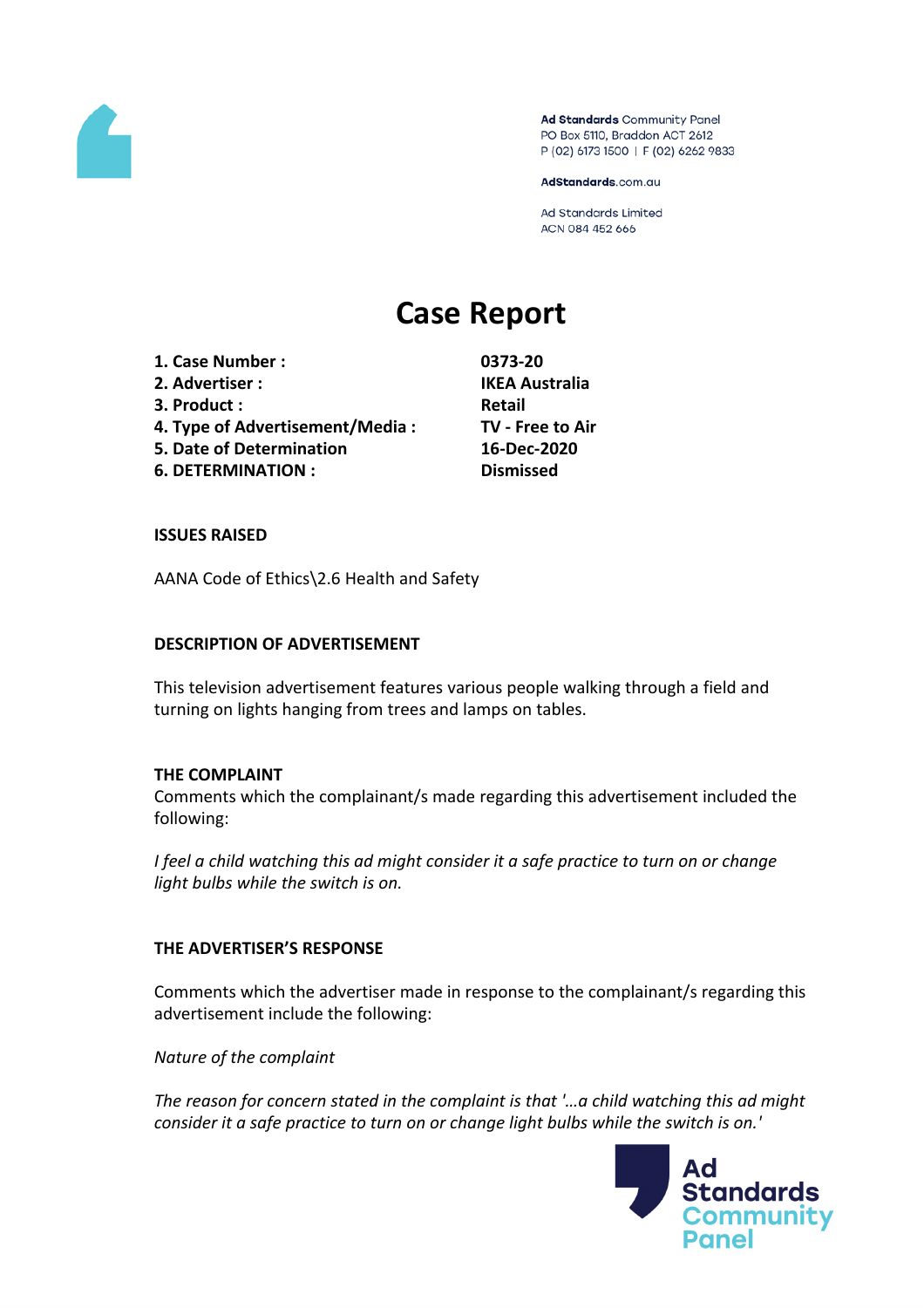

# *Relevant section/s of the Code*

*We consider that the advertisement complies with all sections of the Code.*

*The relevant section of the Code, that forms the basis of the complaint, is section 2.6 – "Advertising or Marketing Communication shall not depict material contrary to Prevailing Community Standards on health and safety."*

*The Code of Ethics Practice Note (dated 21 February 2021) states that 'section 2.6 requires that advertising must not depict content that would encourage or condone unhealthy or unsafe behaviour having regard to Prevailing Community Standards.'*

*Our response will focus on addressing section 2.6 of the Code, as we do not consider that any other sections are relevant to this advertisement.*

# *Fantastical setting*

*The IKEA 'One Little Thing' television advertisement is intended to show how one small sustainable action, such as using an IKEA 'RYET Energy-efficient LED Bulb', can help create a more sustainable world.* 

*The advertisement is set in a majestic, fantastical sprawling forest that is filled with lightbulbs, light-fittings and lamps of all different shapes and sizes, hanging from branches and sitting on pieces of randomly placed furniture such as side tables and desks. The forest is completely dark except for the lights dotted around, which creates a warm, magical feel to the advertisement.*

*Viewers would understand that the storyline is unrealistic, as forests do not usually have pieces of household furniture in them, nor running electricity to connect lights and lamps to. This unrealistic environment is extended into the second-half of the advertisement, which shows a man leaping into a field that is filled with other items and furniture that appear out-of-place, such as an entire kitchen complete with appliances and workbenches, set up in the middle of the field.*

*In this fantastical forest setting, the advertisement opens with a woman reaching up, placing one hand near the top of the lightbulb and another on the bulb itself, and gently twisting the lightbulb, which turns on. The impression given is that the bulb has sprung into life, as if by magic. As the camera pans back, other lights in the forest turn on, and other people are shown walking around the forest and / or turning on other lights by gently touching or twisting them. In this pan shot, a man and a woman can be seen twisting the globes to turn them on; however, this is not prominently shown. Some of the lights evidently appear to turn on automatically, which adds to the unrealistic nature of the scene.*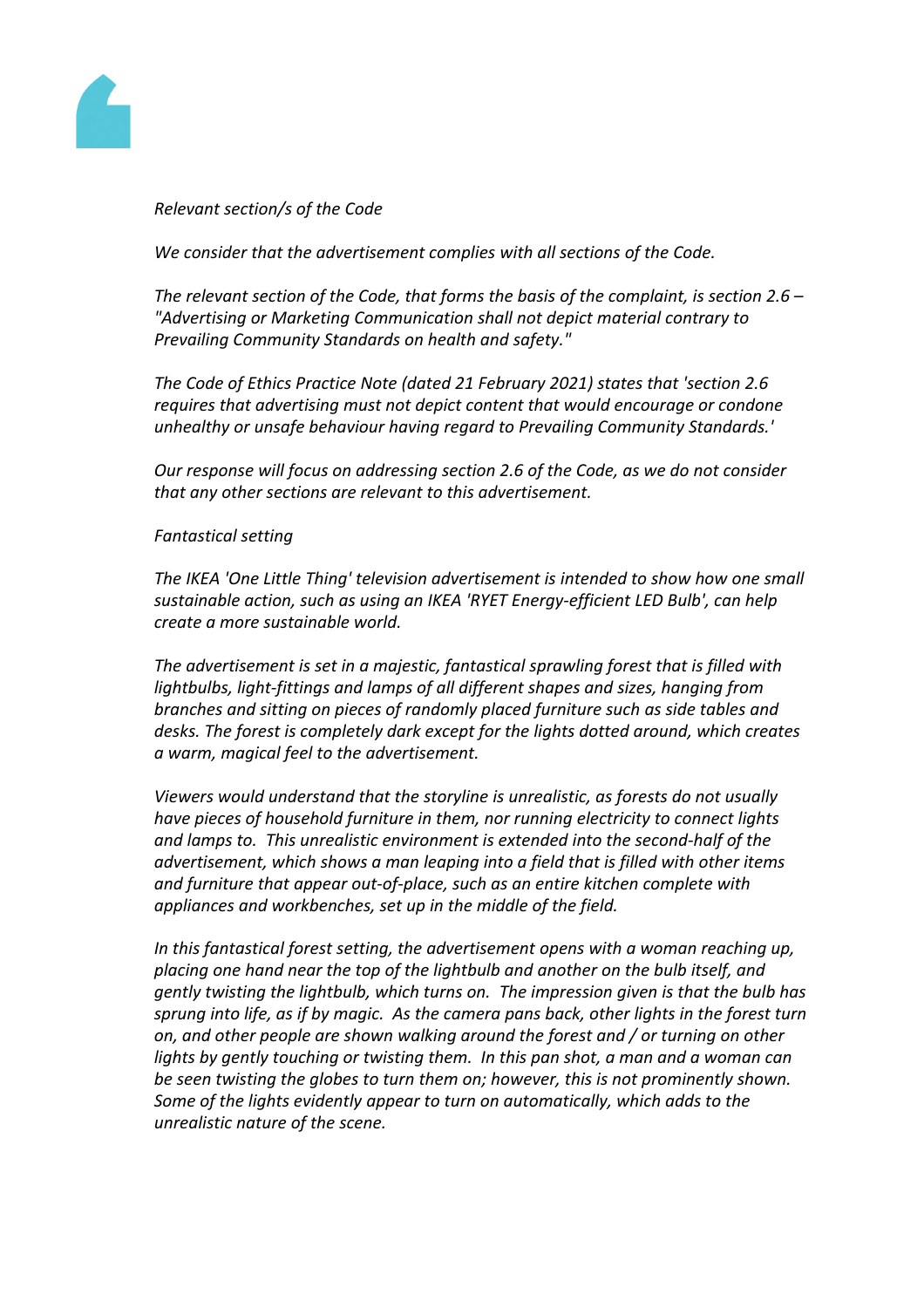

*Section 2.6 of the Code states that "Advertisements which feature exaggerated or fantastical elements, which are unlikely to be seen as realistic by the relevant audience, are unlikely to be found to be encouraging or condoning unsafe behaviour."*

*The scene is not intended to be instructional or used to demonstrate how to turn on a lighting product. The advertisement is not focused on marketing IKEA lighting products but rather on the use of IKEA LED lightbulbs to create a more sustainable world. Nor is the advertisement instructional in relation to how to replace a lightbulb.*

*Overall, the advertisement does not depict a person changing a lightbulb in an unsafe way but rather, it depicts lights turning on in a fantastical, unrealistic setting. The scene does not depict an everyday environment, such as a person's home, which means that it is unlikely to encourage or elicit the same copy-cat behaviour in viewers. Therefore, our view is that the advertisement does not contain content that encourages or condones the changing of lightbulbs with the switch on and does not contravene section 2.6 of the Code.*

#### *Impact on children*

*The Code of Ethics Practice Note also states that under section 2.6, advertisers should take care not to depict behaviour that children may imitate. We do not consider that the advertisement depicts behaviour that children may imitate, as the forest scene shows adults turning on the lights rather than children. Further, the changing of lightbulbs is an unlikely chore given to children in the home.*

*The advertisement is aimed at an adult audience, given that home furnishings and lighting products are bought and used by adults, rather than children.* 

# *CAD approval*

*We obtained CAD approval for the advertisement before it was aired. CAD did not raise any concerns or warnings about the advertisement depicting content that encourages or condones unsafe behaviour.*

# **THE DETERMINATION**

The Ad Standards Community Panel (Panel) considered whether the advertisement breaches Section 2 of the AANA Code of Ethics (the Code).

The Panel noted the complainant's concern that a child watching the advertisement may consider it a safe practice to turn on or change light bulbs while the switch is on.

The Panel viewed the advertisement and noted the advertiser's response.

**Section 2.6: Advertising or Marketing Communications shall not depict material contrary to Prevailing Community Standards on health and safety.**